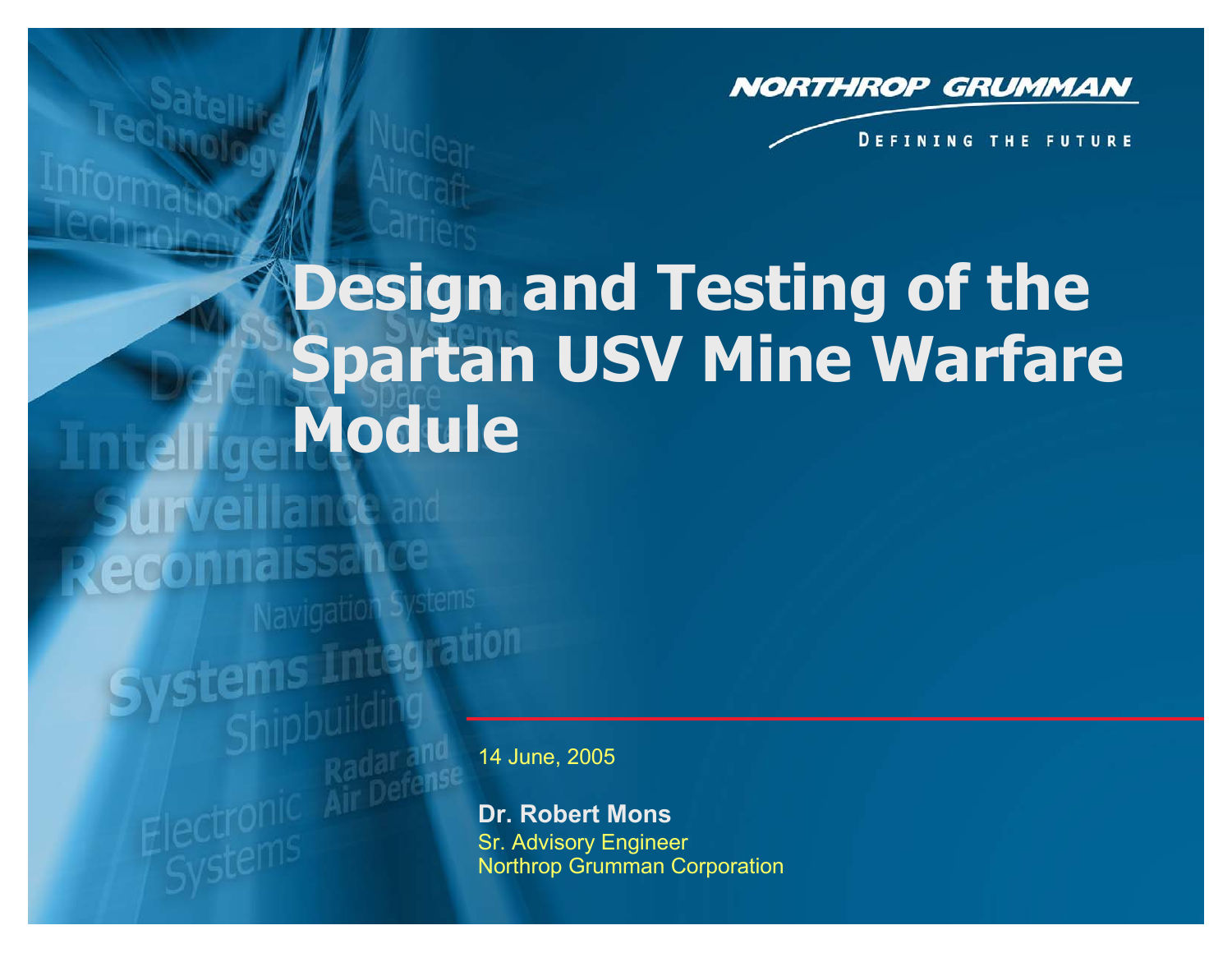### **This work was sponsored by The Naval Undersea Warfare Center under Contract N66604-01-9-126B**





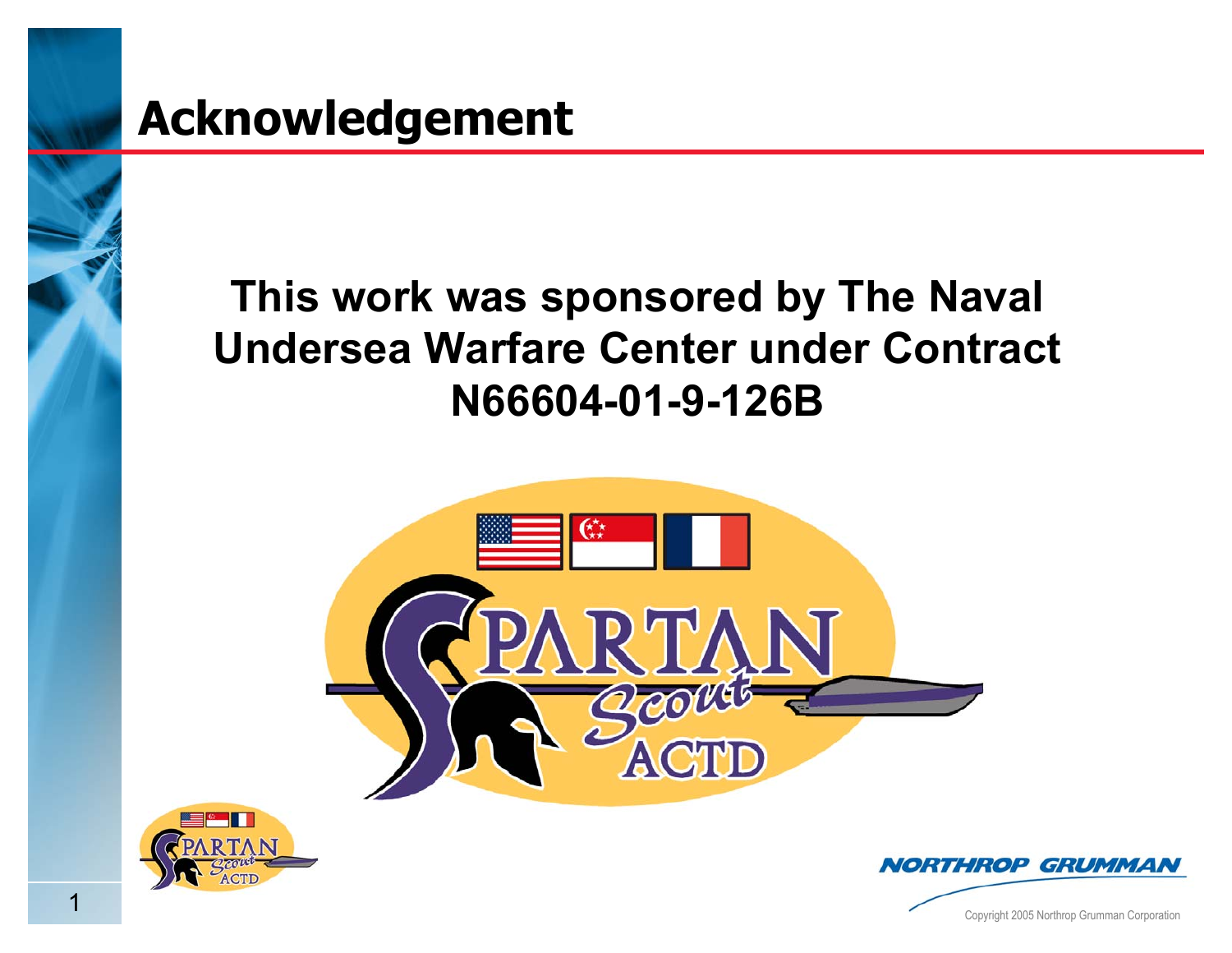- **Spartan USV and MIW Module**
- **Requirements**
- **AQS-14/24 Payload**
- **L&R Design**
- **Testing and Operation**
- **Conclusions**



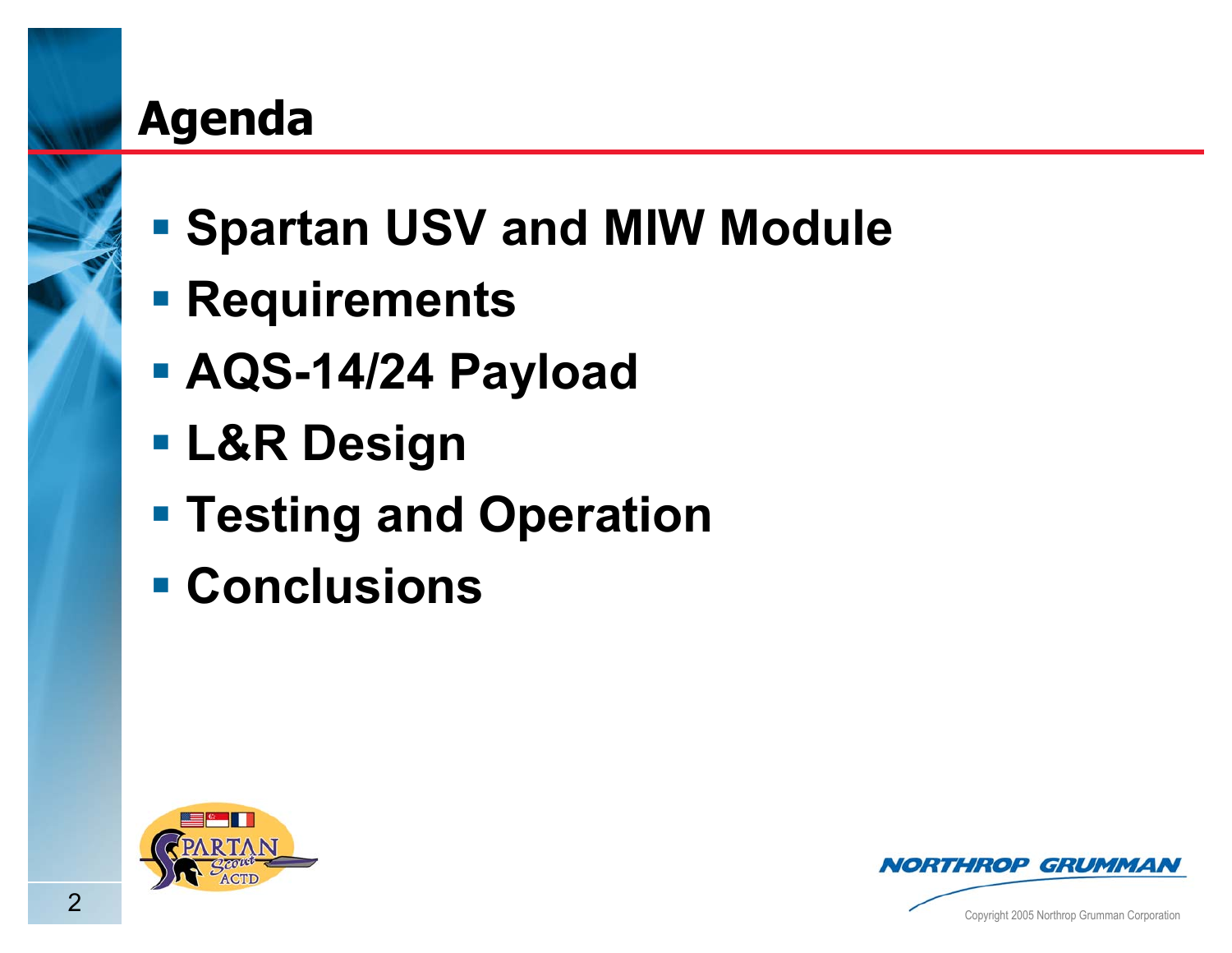# **- Spartan USV and MIW Module**

- **Requirements**
- **AQS-14/24 Payload**
- **L&R Design**
- **Testing and Operation**
- **Conclusions**



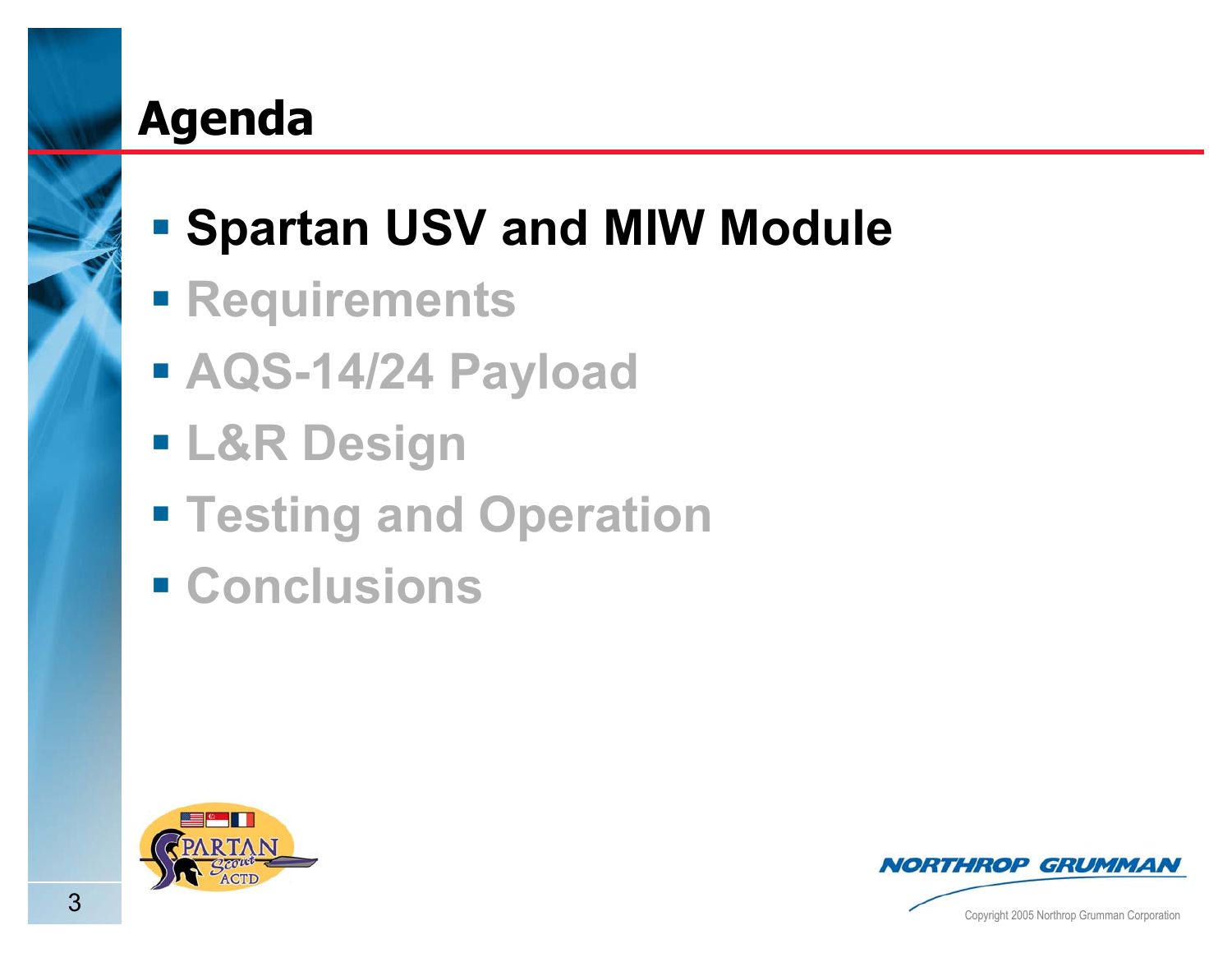### **Spartan is Developing Three Modular Payloads**

**11 M RHIB**









**Subject of This Paper**



- **ISR & Force Protection**
- **ASW Module (French)**

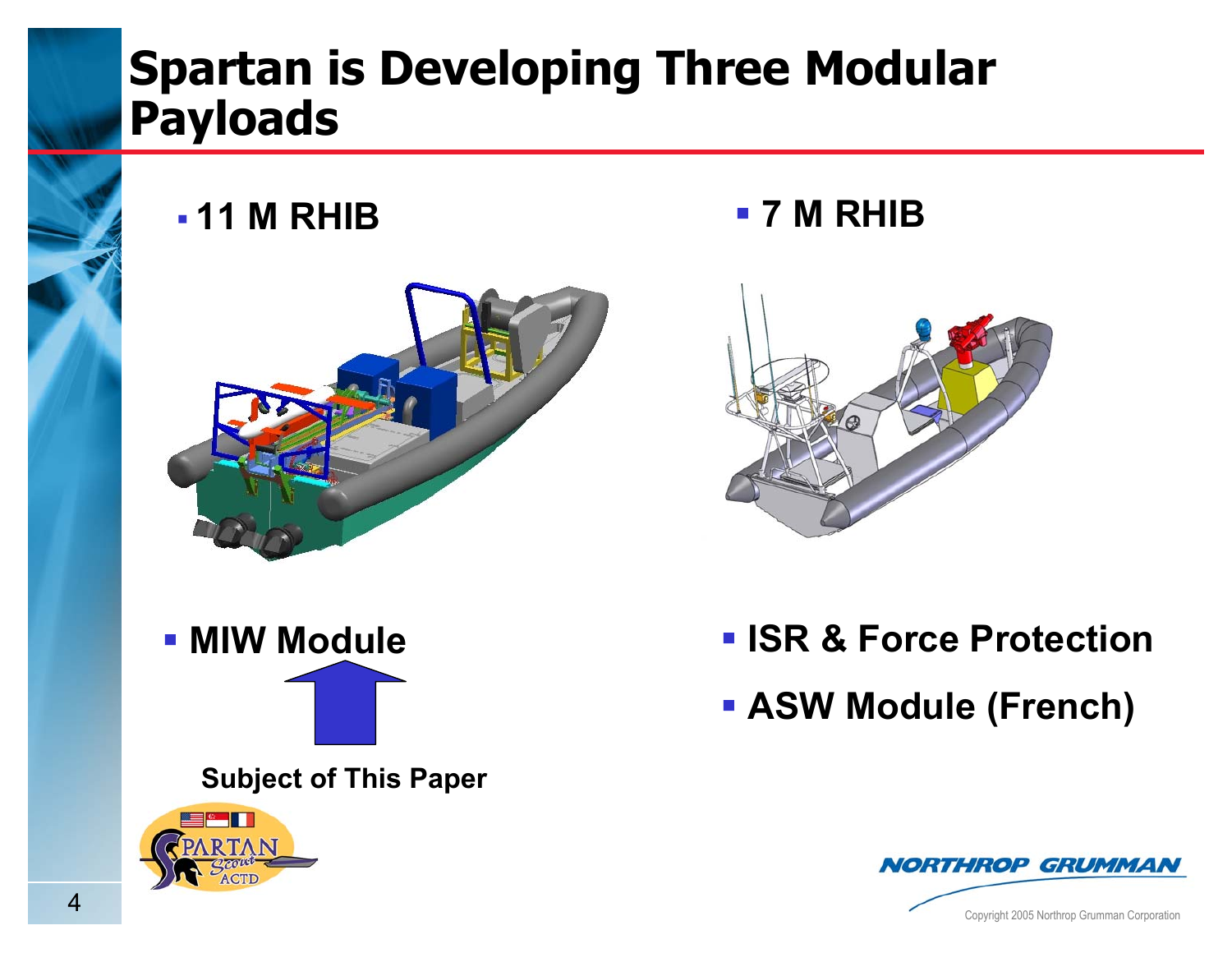#### **MIW Module Provides Capability for Remote Operation from USV**





**NORTHROP GRUMMAN**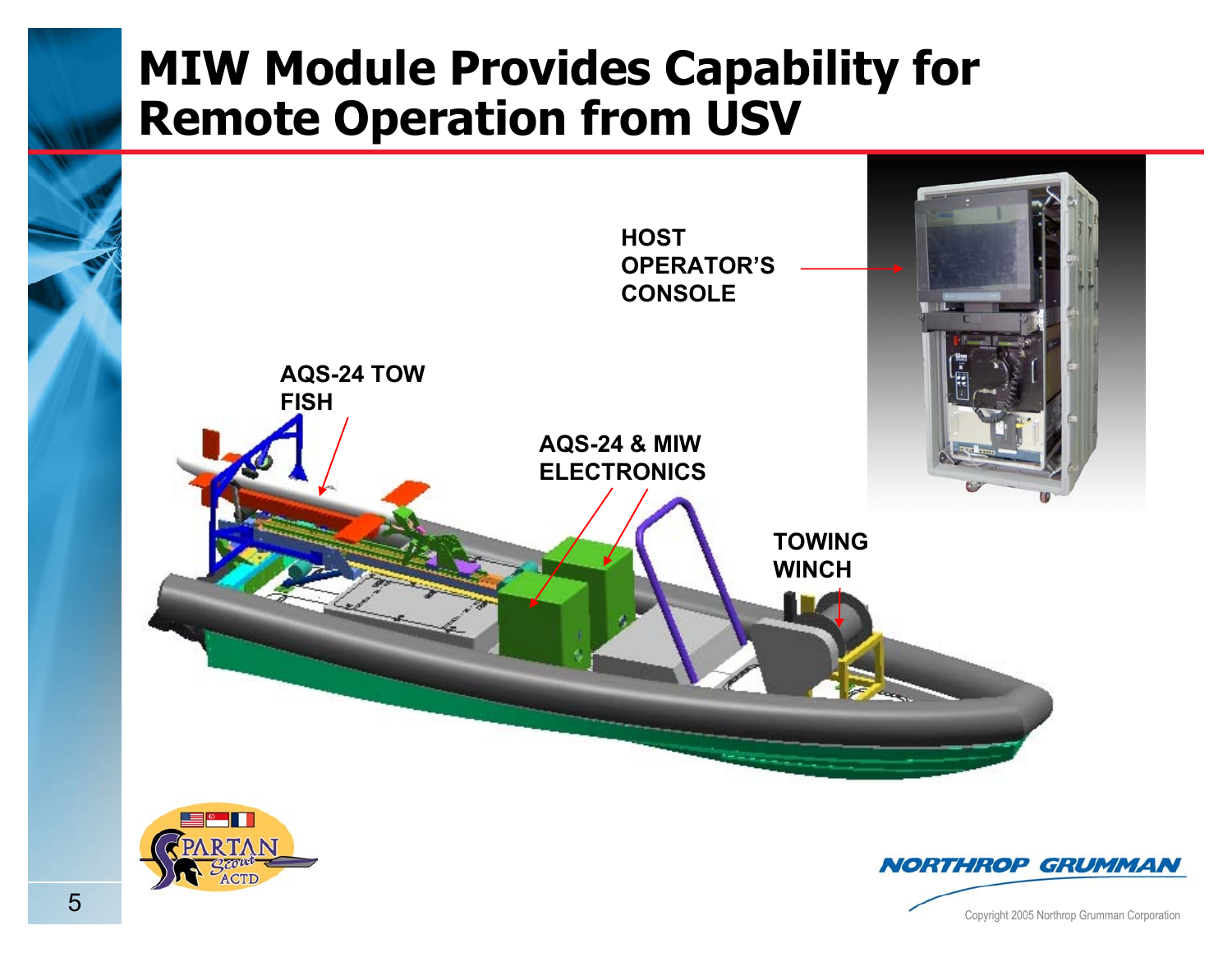# **Spartan USV and MIW Module**

# **Requirements**

- **AQS-14/24 Payload**
- **L&R Design**
- **Testing and Operation**
- **Conclusions**



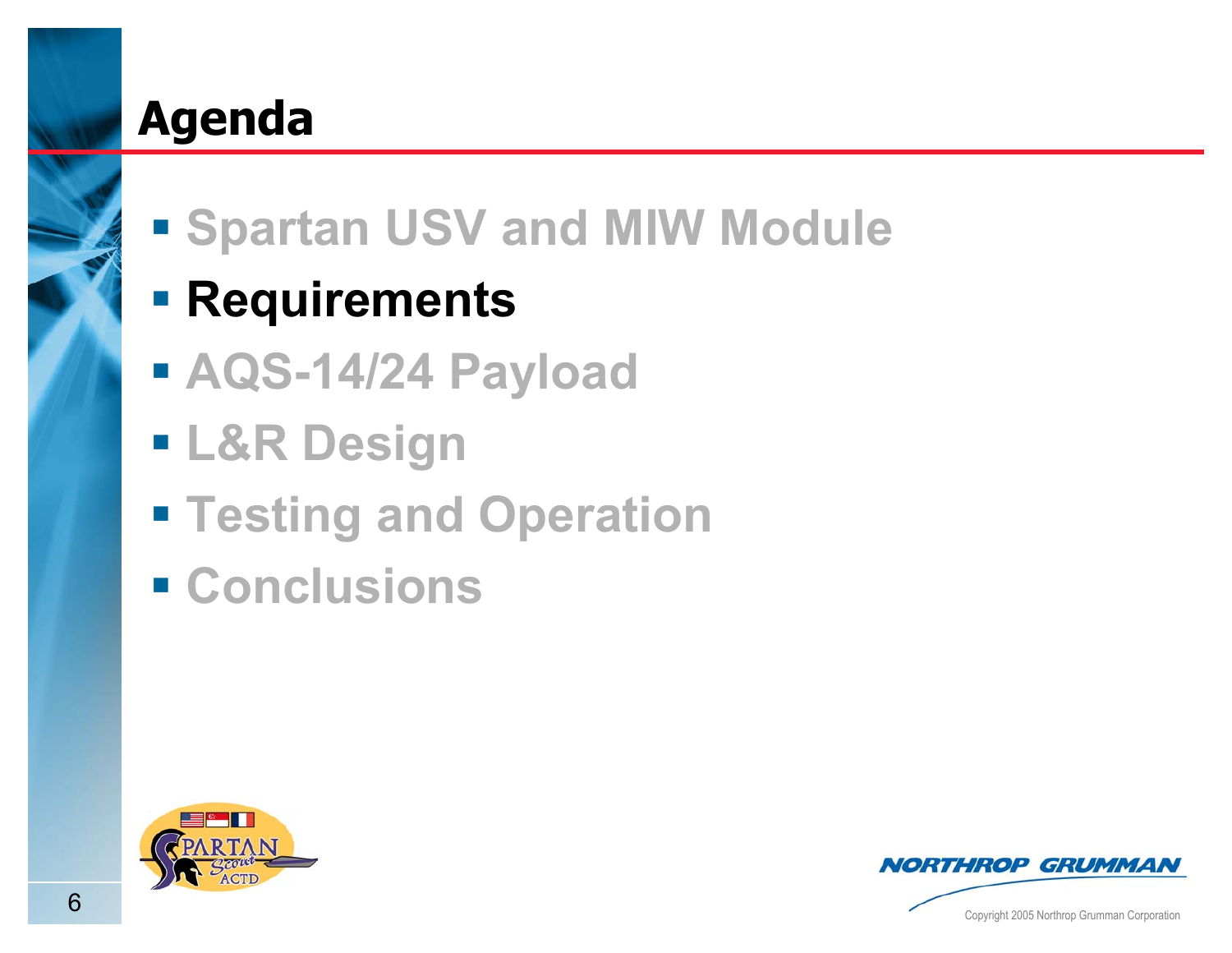# **Key Requirements for MIW Module**

- $\mathcal{L}_{\mathcal{A}}$ **Modular design to facilitate interchangeability**
- **Positive restraint of towfish when stowed (for high speed transit)**
- **Semi-automated L&R control with future transition to "one button" and autonomous operation**
- **Weight limit of 3690 lbs**
- and the state of the state of the state of the state of the state of the state of the state of the state of th **Water Depths up to 200 Ft (170 Ft tow depth)**
- **Operate up to Sea State 3**
- **Maximize Area Coverage Rate (tow speed)**
- **Withstand wave slap load of 500 psf**



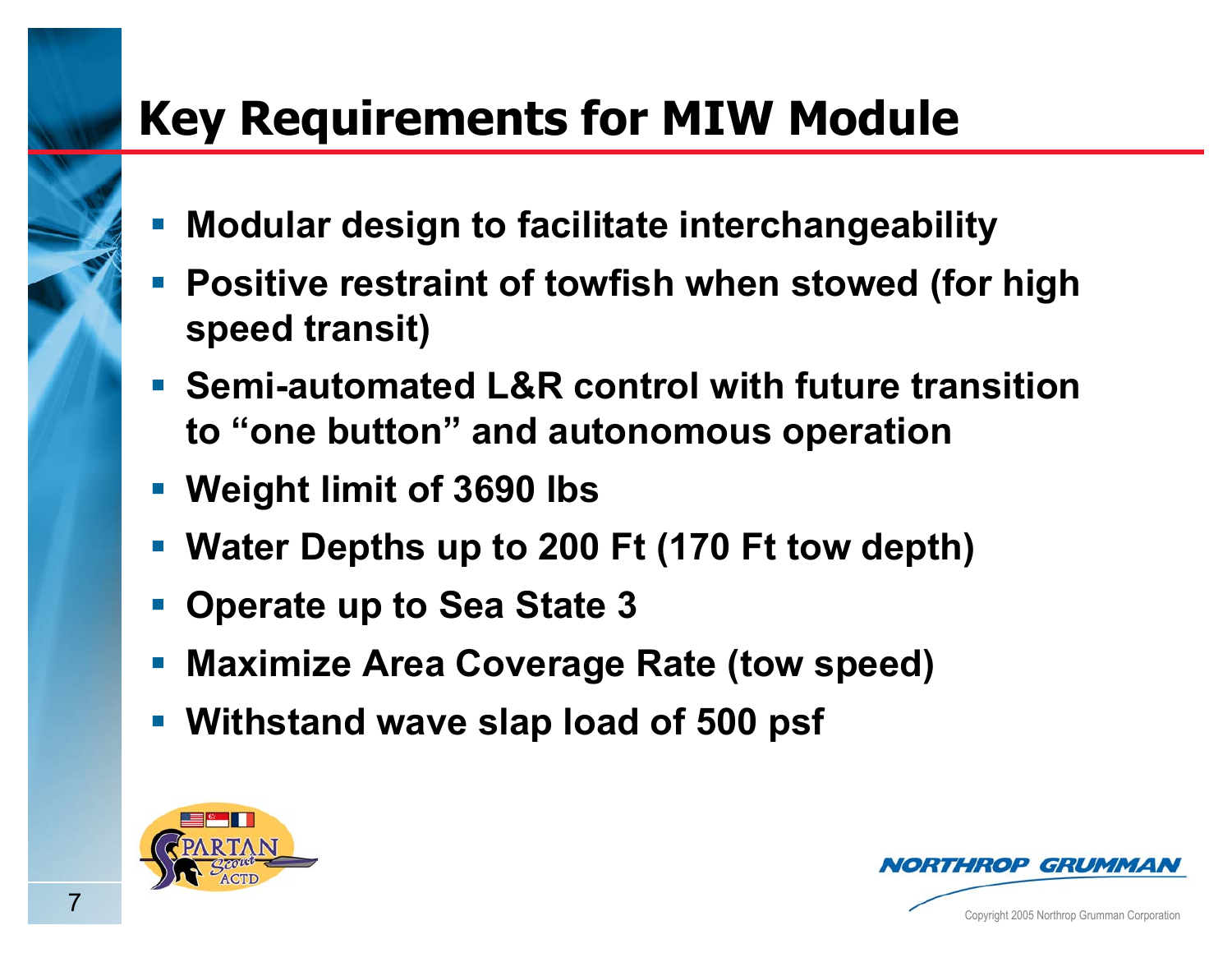- **Spartan USV and MIW Module**
- **Requirements**
- **AQS-14/24 Payload**
- **L&R Design**
- **Testing and Operation**
- **Conclusions**



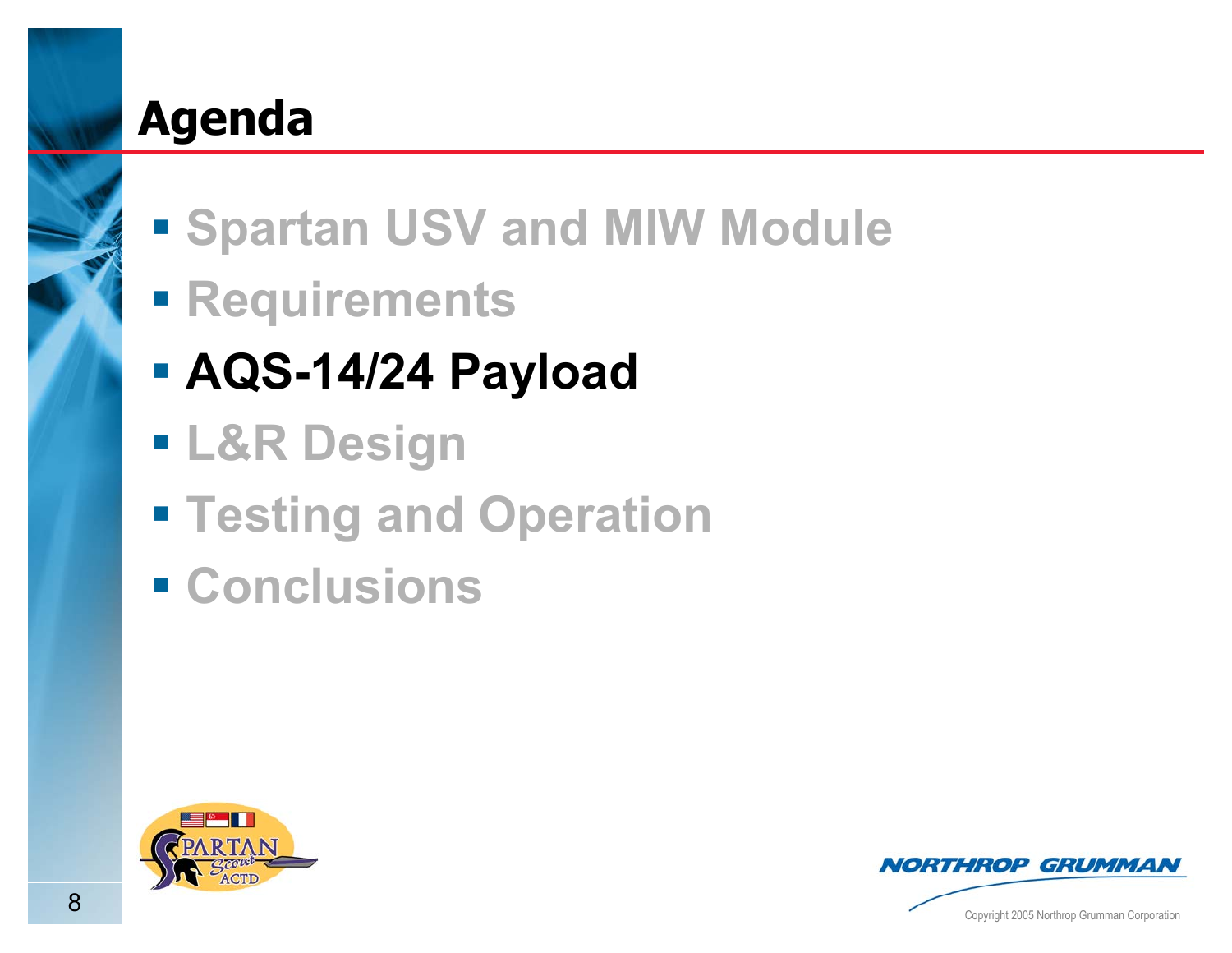#### **AQS-14/24 Tow Fish Is Suited To USV 14/24 Tow Fish Is Suited To USV Operation Operation**

- П **High resolution SLS to detect & classify bottom mines**
- П **112 Inches L X 64 Inches W. Weight 550 Pounds**
- $\mathcal{L}_{\mathcal{A}}$  **Key features**
	- **Bottom tracking or constant depth modes.**
	- Can operate at different SLS resolutions to accommodate radio link bandwidth.





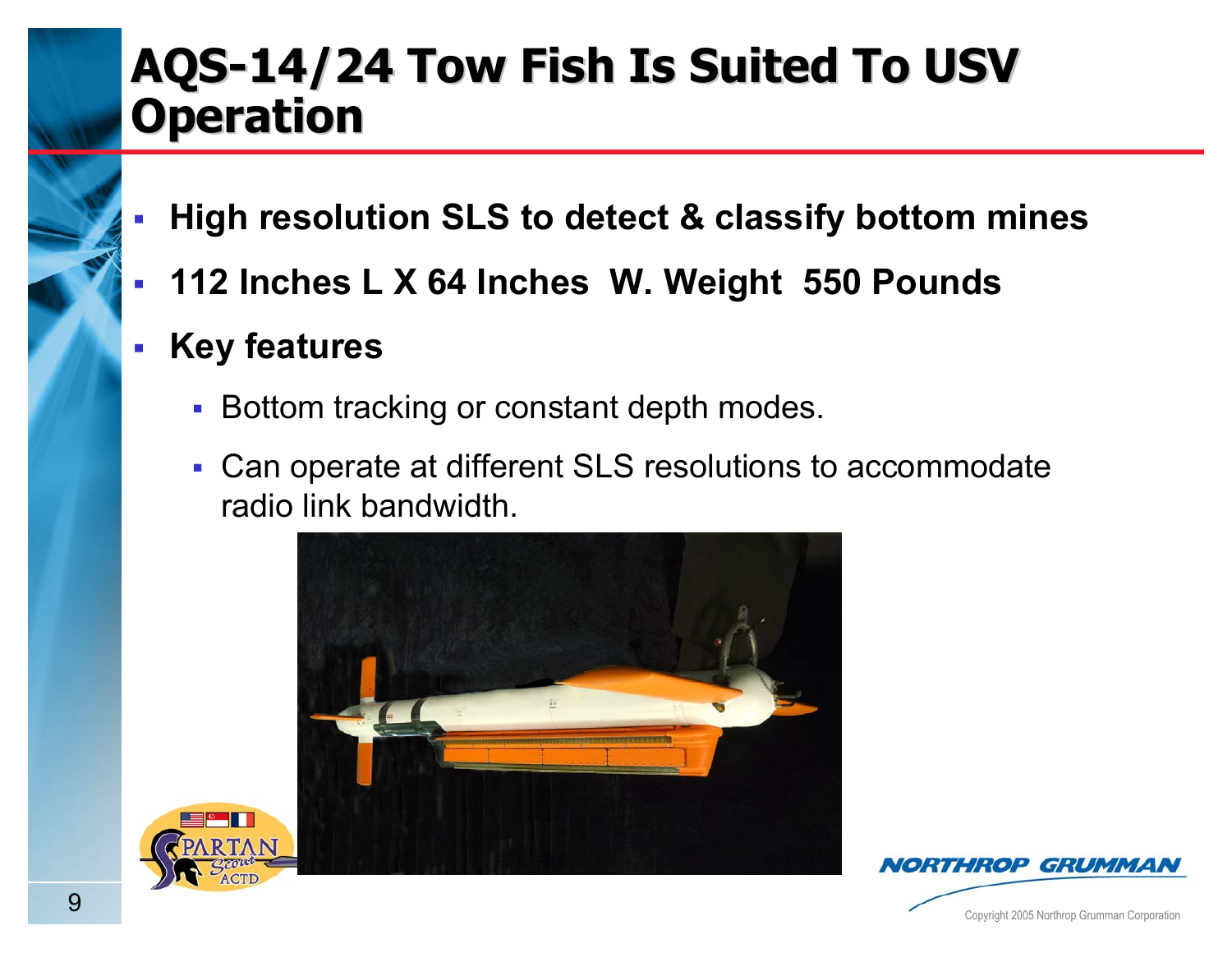# **On Board Electronics Are Mostly NDI**

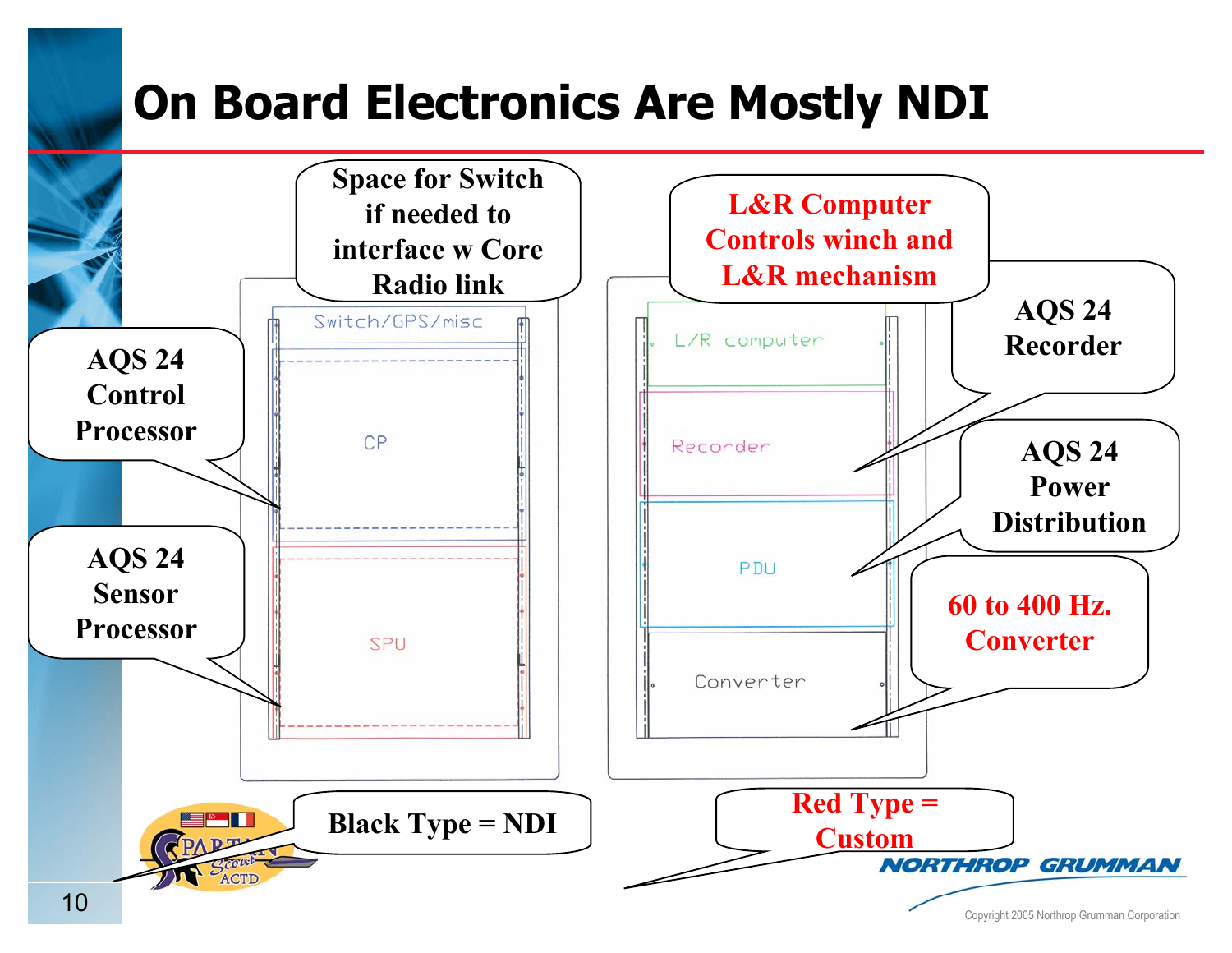#### **Electronics are Housed in Deck Mounted Ruggedized Cases**



**NORTHROP GRUMMAN** 

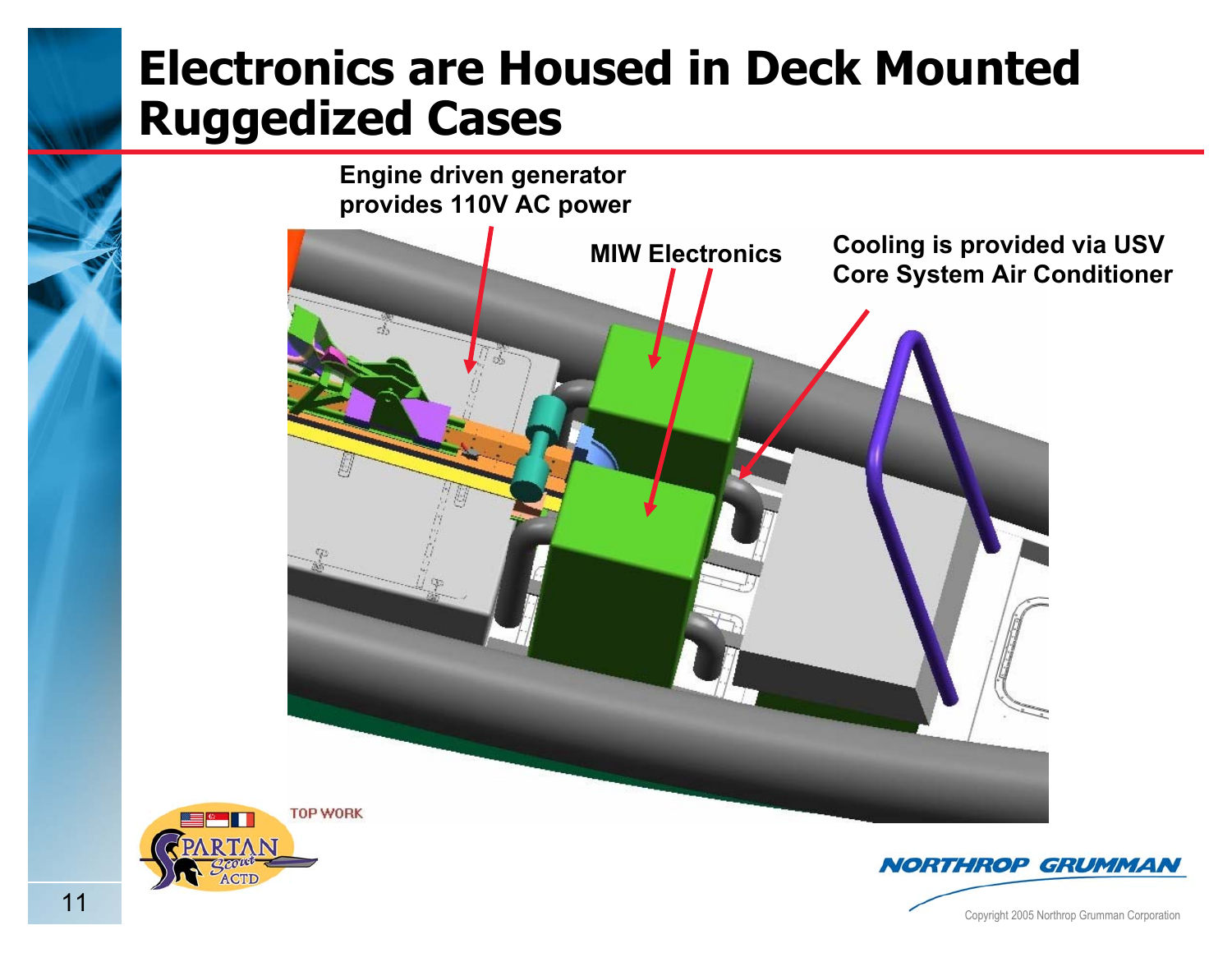#### **Operators Console is Configured To Allow Location Flexibility**



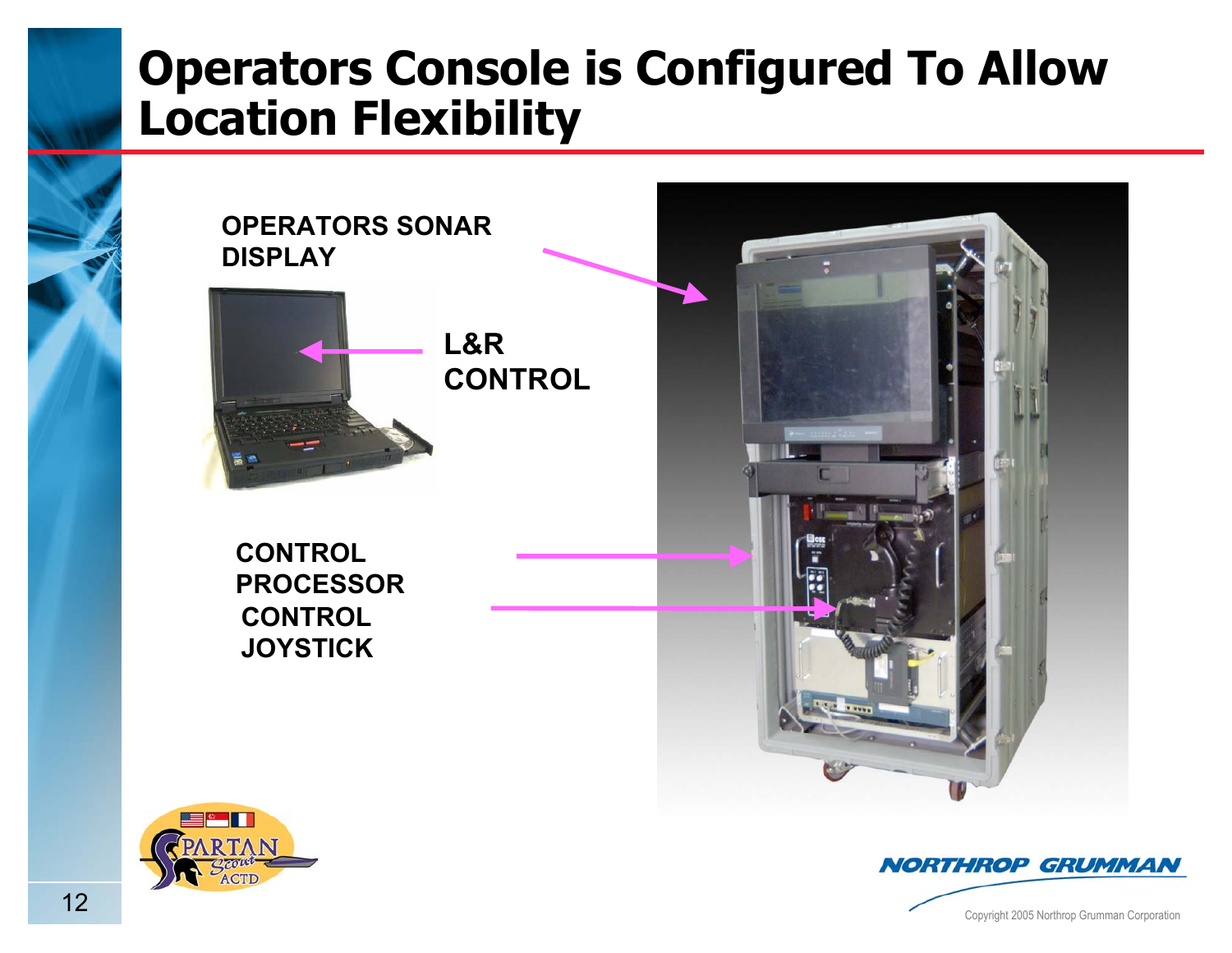- **Spartan USV and MIW Module**
- **Requirements**
- **AQS-14/24 Payload**
- **L&R Design**
- **Testing and Operation**
- **Conclusions**



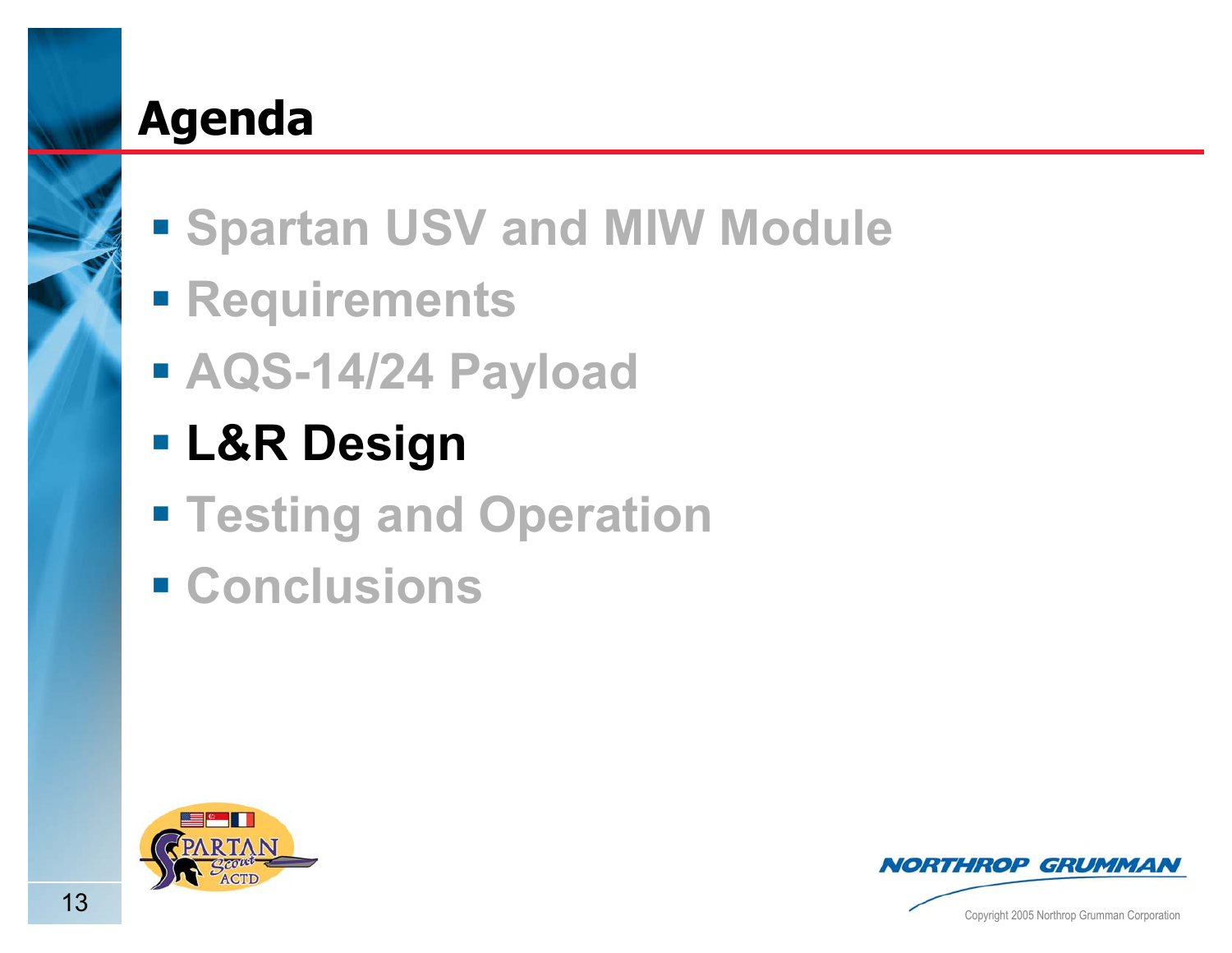# **General Arrangement**



Copyright 2005 Northrop Grumman Corporation <sup>14</sup>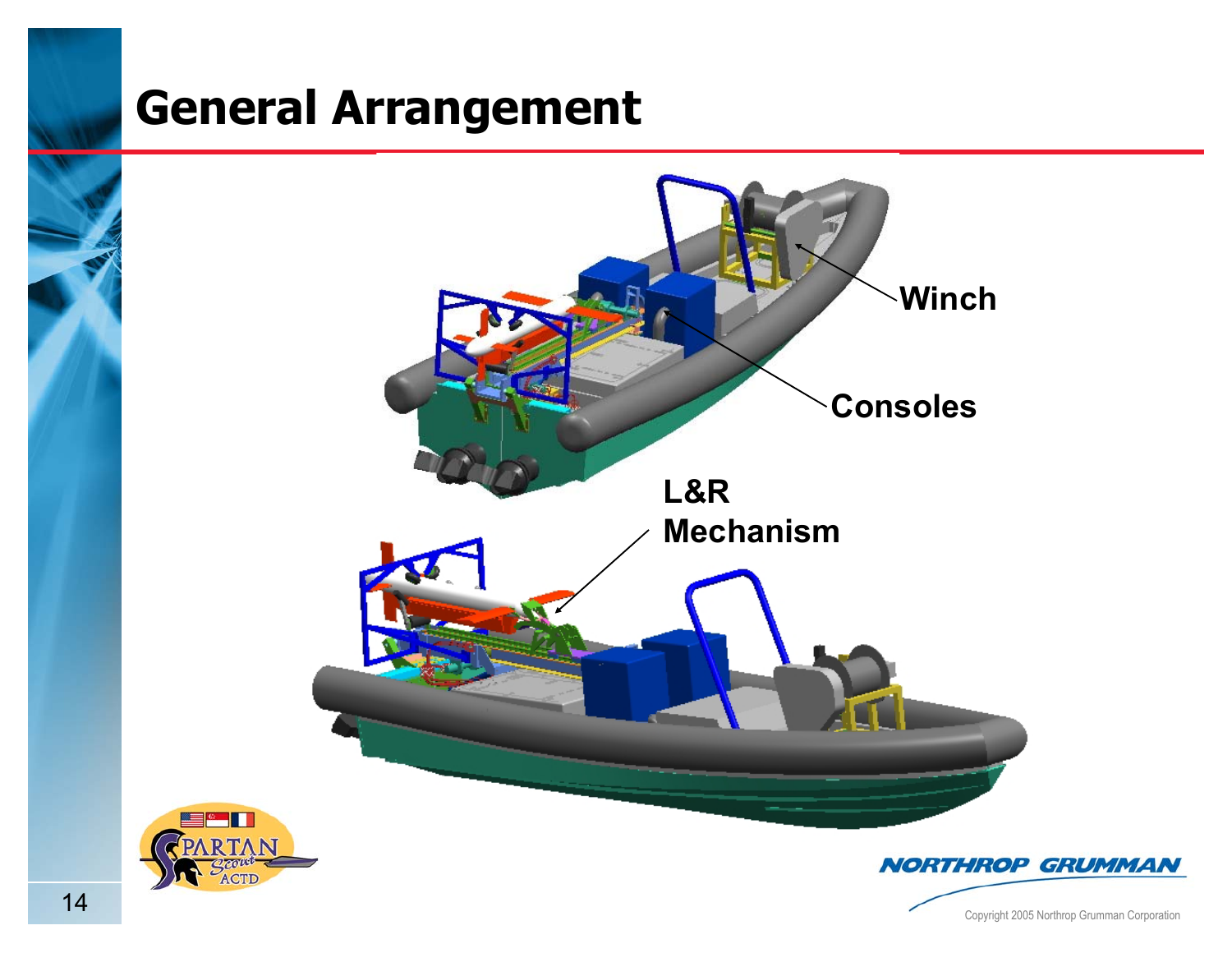# **Key MIW – Craft Interfaces**

- **Primary Electrical Power from Core (117 VAC, 60 Hz At 6 KW**
- **Hydraulic Power for L&R and Winch from Core. 0 to 10 GPM at 3000 PSI + 10%**
- **Cooling Air for MIW Onboard Electronics from Core,**  9000 BTU/hr and 400 CFM at ∆P = 1.3 in. H<sub>2</sub>O
- **3 Mbit/sec Uplink Bandwidth for Data Transmission**
- **Ethernet switch port at USV and host for command and status**
- **Video cameras NTSC input to video processor**
- **Foundations for Winch, L&R, and Electronics**



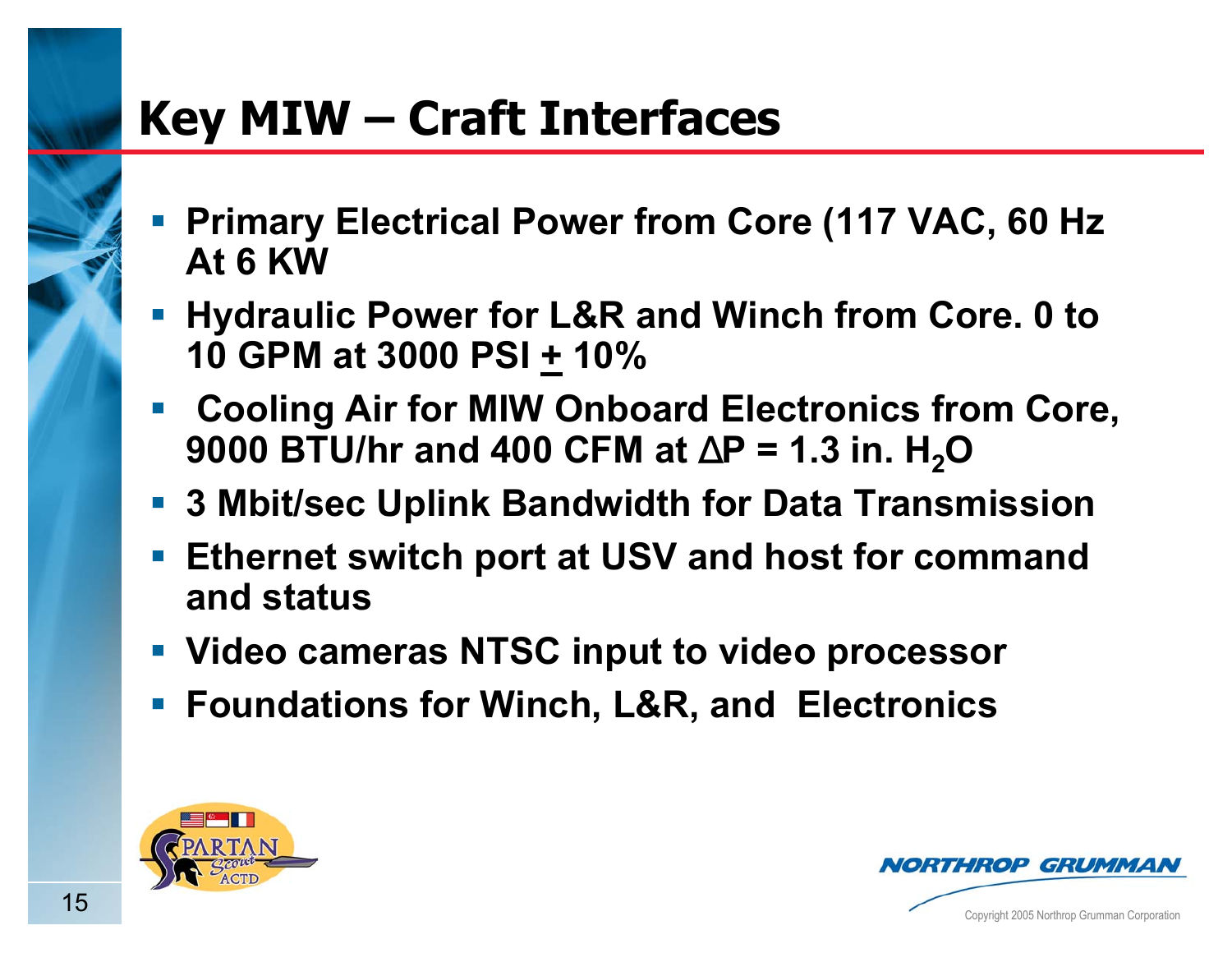# **Major Steps in L&R Deployment**

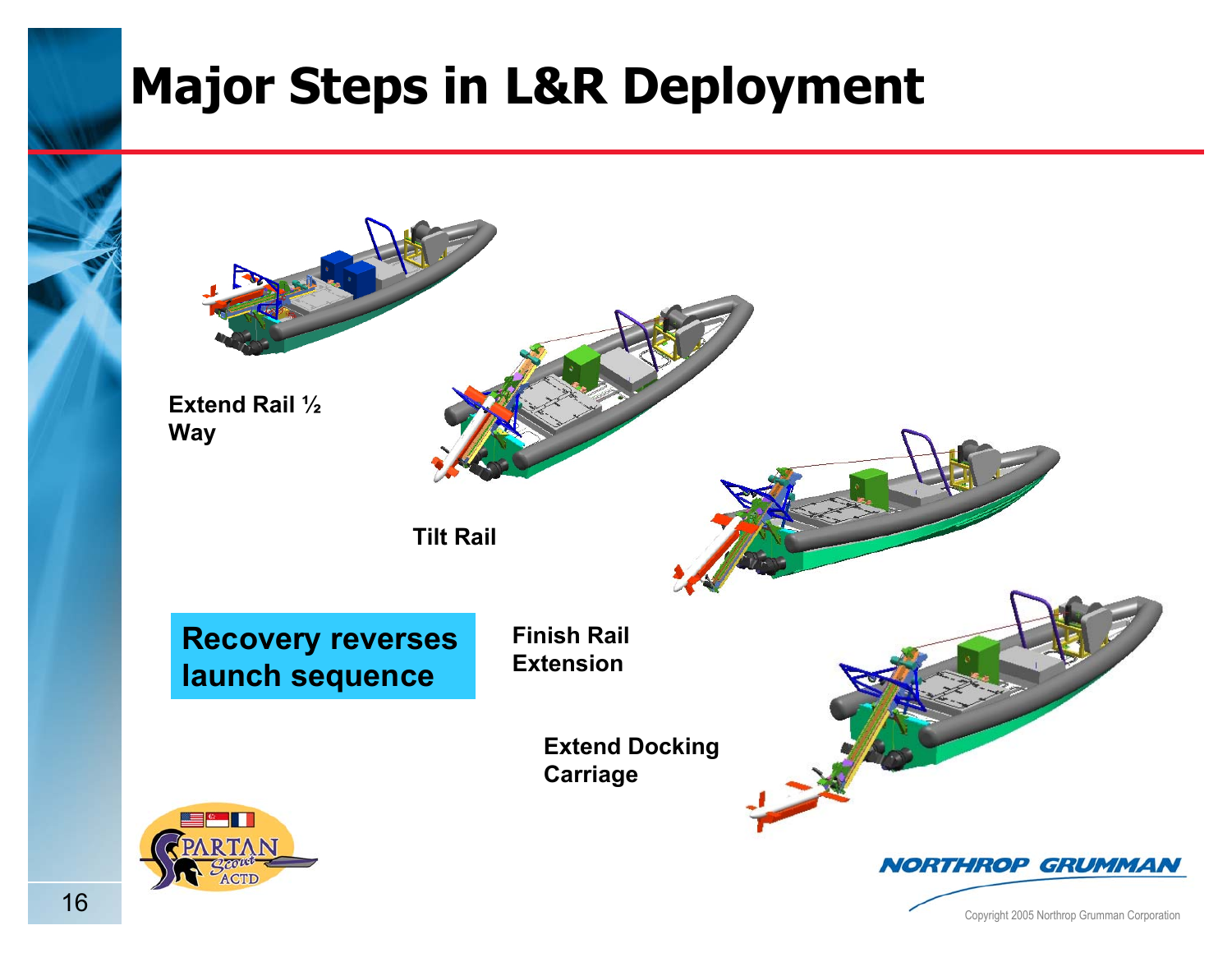- **Spartan USV and MIW Module**
- **Requirements**
- **AQS-14/24 Payload**
- **L&R Design**
- **Testing and Operation**
- **Conclusions**



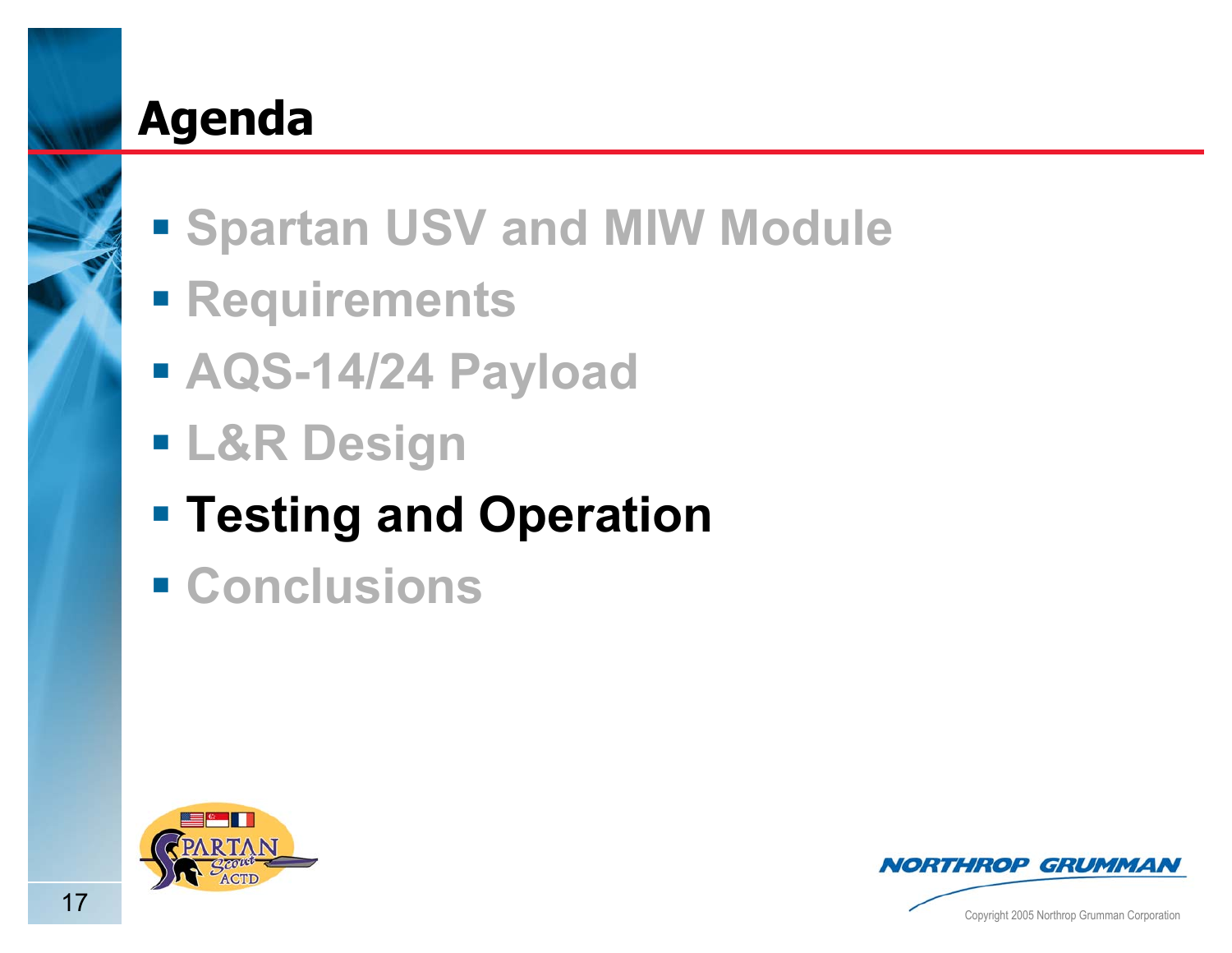### **Spartan MIW Has Undergone Progressive Level Test Program**

**Builder's Trials March, 2005 in Chesapeake Bay**

- Operation of L&R system
- $\mathbb{R}^n$ Software & GUI refinement
- $\mathcal{L}_{\mathcal{A}}$ Craft manned
- **Government Trials April, 2005 in Narragansett Bay**
	- Conducted remote L&R operations
	- Data exfil via radio link
- **Operational Demonstration**
	- TBD – In planning



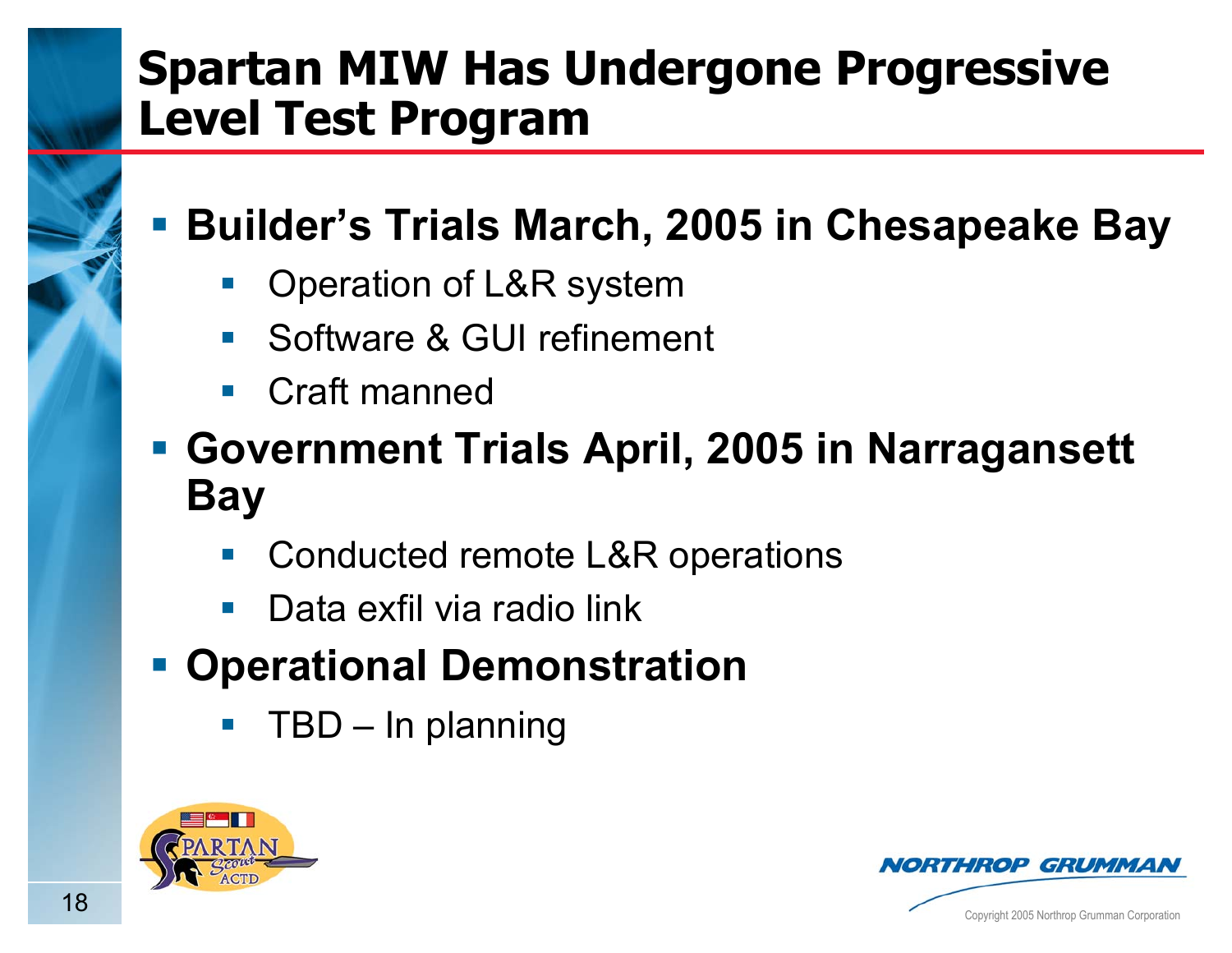### **Video of System Operation**





**NORTHROP GRUMMAN**